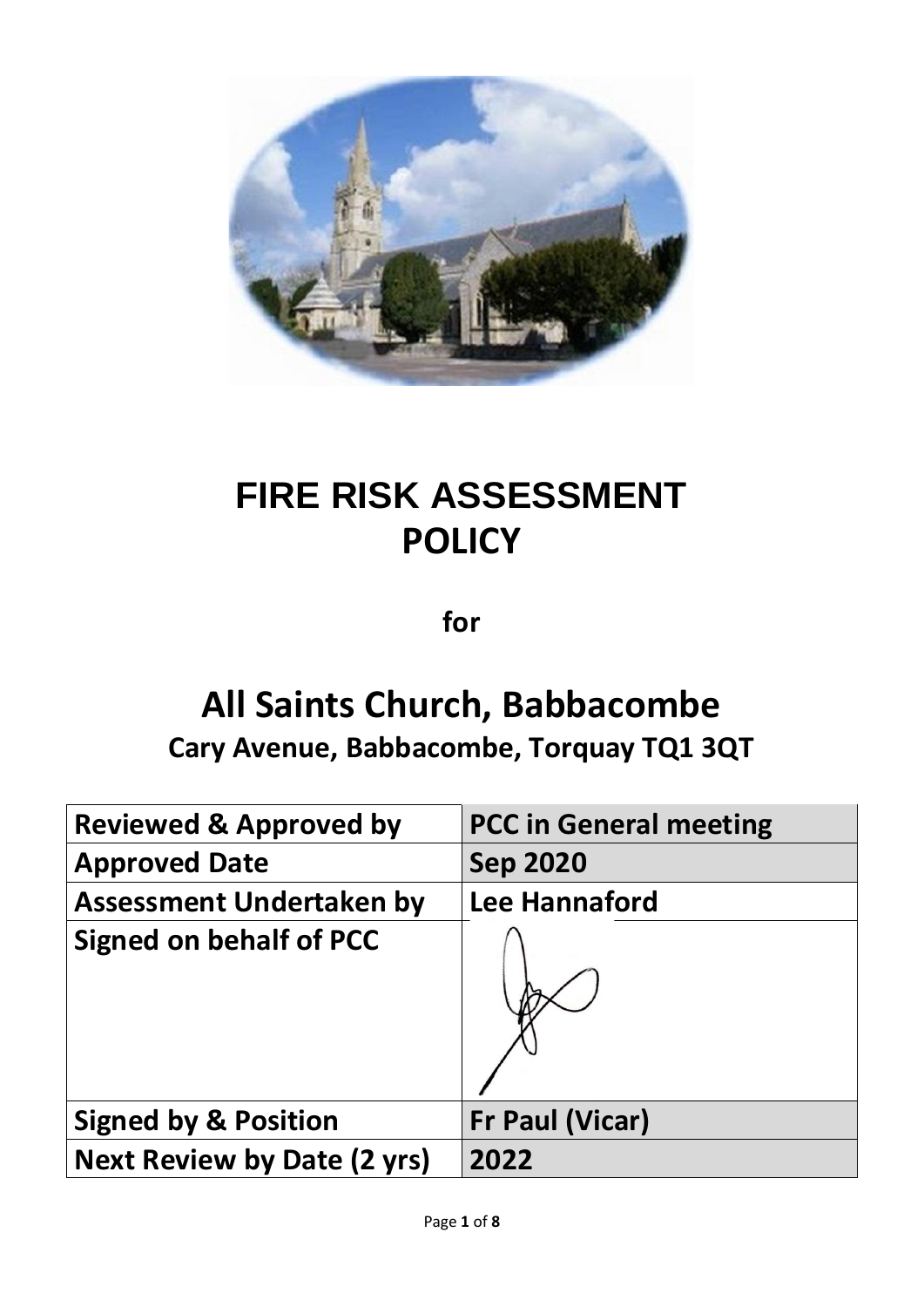#### **Capacity Calculation – CHURCH HALL**

| <b>Risk (escape time)</b> | Door Width (750mm) | Door Width (1050mm) |
|---------------------------|--------------------|---------------------|
| High $(2.0 \text{ mins})$ | 80 people          | 160 people          |
| Normal (2.5 mins)         | 100 people         | 200 people          |
| Low $(3.0 \text{ mins})$  | 120 people         | 240 people          |

Add 75mm to the door width for every 15 people or part thereof.

The aggregate width of all the escape routes should not be less than that required to evacuate the maximum number of people – always assume that the widest exit is compromised by fire and so aggregate the remaining exits.

For establishments with Fixed Seating (the Church) the maximum number of people is the maximum number of fixed seats plus any temporary seating as long as the exit (gangway) routes are not limited by the temporary seating. No fixed seat should be more than 7 seats from a gangway (Aisle). Standing or sitting in gangways and or in front of Exits is not permitted

For establishments with no fixed seating (the Church Hall) the maximum number of people is the between 2 to 3 people per m2.

The above may be limited by the distance that people have to walk to their nearest exit

| Risk (>1 exit route) | <b>Fixed Seating (rows)</b> | <b>No Fixed Seating</b> |
|----------------------|-----------------------------|-------------------------|
| High                 | 20 <sub>m</sub>             | 25m                     |
| Normal               | 32 <sub>m</sub>             | 45 <sub>m</sub>         |
| Low                  | 45m                         | 60 <sub>m</sub>         |

#### **Capacity Calculation – CHURCH**

| A | M2 (16m wide x 25m long to raised dias)                                              | 400 m2        |
|---|--------------------------------------------------------------------------------------|---------------|
| B | <b>Risk Assessment</b>                                                               | LOW to        |
|   |                                                                                      | <b>NORMAL</b> |
| C | Number of people (p) dictated by fixed seating                                       | 564           |
|   | Pews 2 x $(11 \times 10p + 4 \times 7p + 2 \times 6p)$ + Choir 2 x 17p + Lady Chapel |               |
|   | $24p +$ Alter 8p + Side seats 2 x (17 x 3) + Rear seats 2 x (3 x 7p) +               |               |
|   | Front seats $2 \times (3 \times 9)$                                                  |               |
| D | Exit aggregate $(72 + 1430 + 1020)$                                                  | 2522          |
|   | Include all exits as stone construction and very high ceilings                       |               |
| E | Normal Max people 200 + (2522-1050)/75 x 15)                                         | 485           |
|   | Include all exits as Low risk and stone construction)                                |               |
| F | Max distance to Exit $<$ 32m = no restriction                                        | 20m           |
| G | Min of C & E (rounded)                                                               | 500 People    |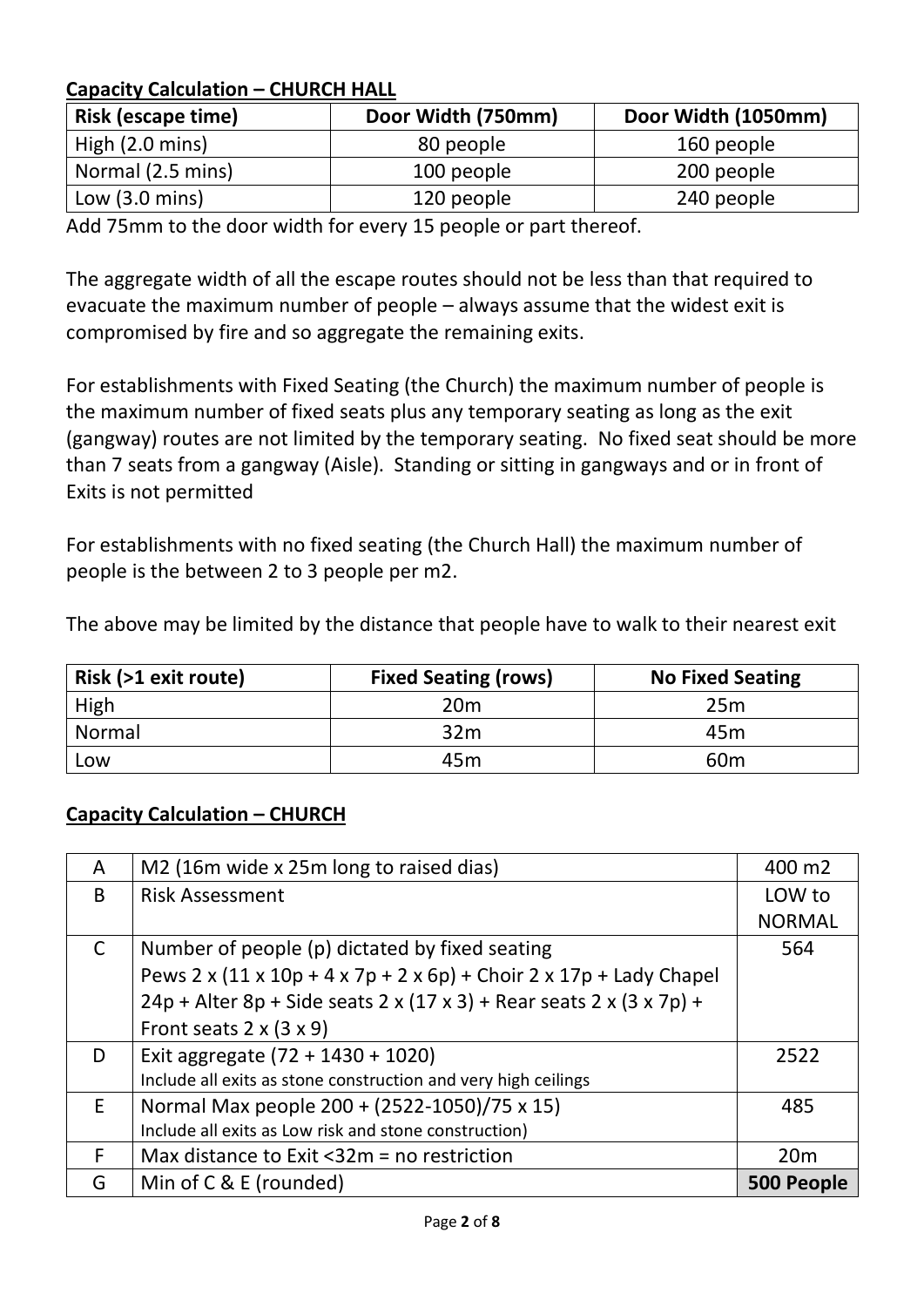### **Capacity Calculation – CHURCH HALL**

| A            | M <sub>2</sub> of Hall                              | 76.8 m2         |
|--------------|-----------------------------------------------------|-----------------|
|              | 6.8m wide x 12.2m long                              |                 |
| B            | <b>Risk Assessment</b>                              | <b>NORMAL</b>   |
| $\mathsf{C}$ | Number of people per m2                             |                 |
| D            | Initial Maximum (A x C) people                      | 153             |
| E            | Exit aggregate (excluding widest exit 80+1400+1020) | 1100            |
| F            | Normal Max people 200 + ((1100-1050)/75 x 15)       | 200             |
| G            | Max distance to Exit <45m = no restriction          | 10 <sub>m</sub> |
| Η            | Min of D & F (rounded)                              | 150 People      |

Under Additional controls note the additional measures that are needed to reduce the risk to an acceptable level and record when they have been implemented.

| <b>Areas Assessed</b>   Church, Sacristy/Vestry, Choir Room, Church Hall, Kitchen, Toilet |
|-------------------------------------------------------------------------------------------|
| <b>Block</b>                                                                              |
|                                                                                           |

#### **Fire risk details**

| Hazards/risks/persons Note existing situation                                                                                | <b>Additional controls:</b><br>Note here the additional measures<br>that are needed to reduce the risk to<br>an acceptable level and record<br>when they have been implemented |
|------------------------------------------------------------------------------------------------------------------------------|--------------------------------------------------------------------------------------------------------------------------------------------------------------------------------|
| 1. What are the fire risks?                                                                                                  |                                                                                                                                                                                |
| Note details of sources of ignition, sources of fuel,<br>sources of oxygen, any flammable liquids,                           |                                                                                                                                                                                |
| combustible materials and persons at risk:                                                                                   |                                                                                                                                                                                |
| Altar candles - Naked flame during services -<br><b>Extinguished after Services and used with designed</b><br>candle holders | Ensure that no inflammable /<br>alcohol-based products are used in<br>the vicinity of lighted candles                                                                          |
| Incense – Extinguished after each Service                                                                                    |                                                                                                                                                                                |
|                                                                                                                              |                                                                                                                                                                                |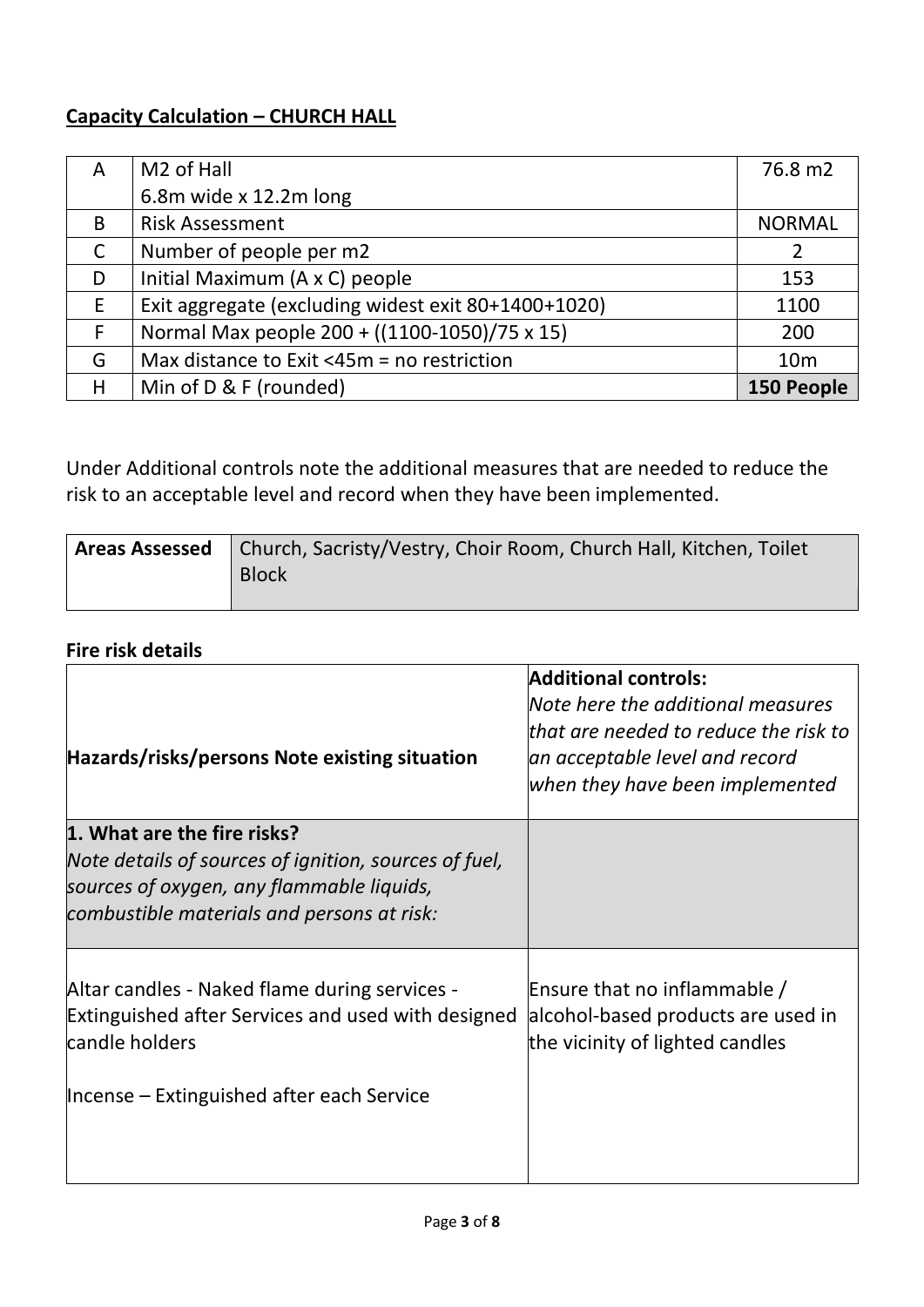| <b>All Areas</b>                                                                                               |
|----------------------------------------------------------------------------------------------------------------|
| Electrical inspection and regular PAT testing in line<br>with guidance                                         |
| <b>Sacristy/Vestry</b>                                                                                         |
| Incense – Extinguished after each Service                                                                      |
| <b>Choir Room</b>                                                                                              |
| Fan heater - Switched off after use                                                                            |
| Portable Organ - Switched off after use                                                                        |
| Photocopier - Left on, for the benefit of the<br>$ $ machine – risk of fire is very low                        |
| Coin-sorter is only used at fetes and other events<br>and then unplugged                                       |
| <b>Church</b>                                                                                                  |
| Main Organ - Switched off after use                                                                            |
| No candles or flammable liquids used near the<br>main entrance                                                 |
| Fire extinguishers placed around the nave and<br>vestry                                                        |
| The Gas Boilers are located in the stone cellar<br>beneath the Choir room - the boiler is serviced<br>annually |
| The church building is a NO SMOKING area                                                                       |
| <b>PERSONS AT RISK - Congregation, Clergy, Servers</b><br>& Choir – High ceilings would mean smoke free        |
|                                                                                                                |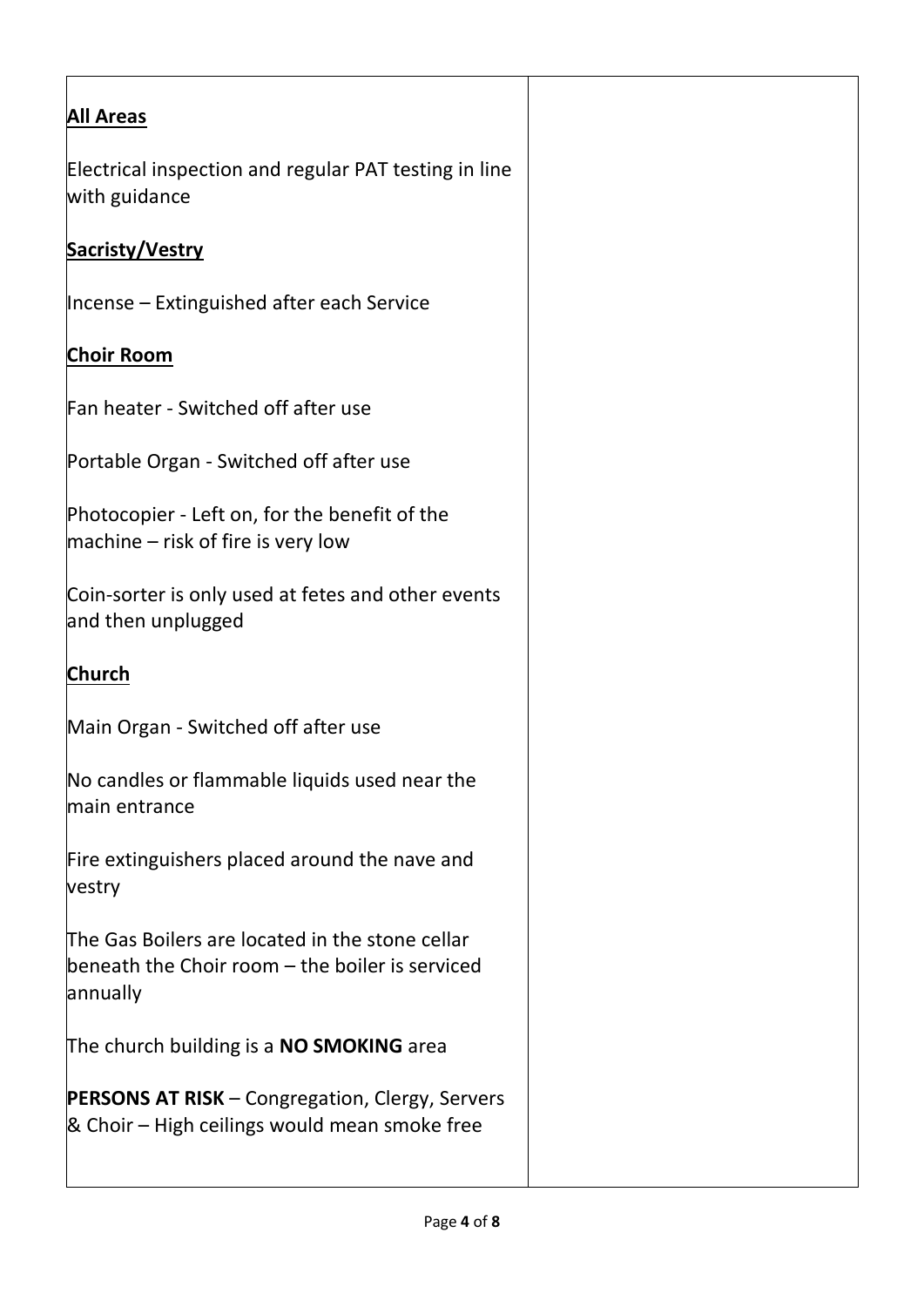| area low down and internal construction is               |                                |
|----------------------------------------------------------|--------------------------------|
| primarily stone – assessed to be Low Risk                |                                |
|                                                          |                                |
| <b>Church Hall</b>                                       |                                |
|                                                          |                                |
| Gas Oven - Switched off after use                        |                                |
|                                                          |                                |
| Dish Washer – Switched off after use                     |                                |
|                                                          |                                |
| The Gas boiler is located in the rear breeze block       |                                |
| store room $-$ the boiler is serviced annually           |                                |
|                                                          |                                |
| The Church Hall is a <b>NO SMOKING</b> area              |                                |
|                                                          |                                |
|                                                          |                                |
| The Wheeled Bin outside the Church Hall entrance         | Look at getting a lockable bin |
| could be wheeled against the building and set            |                                |
| alight                                                   |                                |
|                                                          |                                |
| <b>PERSONS AT RISK - Users of Church Hall for events</b> |                                |
| - Short exit routes (maximum 8m) means                   |                                |
| evacuation could take place rapidly, high ceiling        |                                |
| would mean smoke free area low down, all walls           |                                |
|                                                          |                                |
| and ceilings are plasterboard $-$ assessed to be Low     |                                |
| <b>Risk</b>                                              |                                |
| 2. Can a fire be detected in a reasonable                |                                |
|                                                          |                                |
| time and people be warned?                               |                                |
| Note details of any automatic fire detection system      |                                |
| or other means by which fire can be detected             |                                |
|                                                          |                                |
|                                                          |                                |
| <b>YES</b>                                               |                                |
|                                                          |                                |
| <b>Church</b>                                            |                                |
|                                                          |                                |
| The structure of the nave, chancel, transepts are        | Ensure that there is nothing   |
| easily visible from other parts of the church            | blocking this exit             |
|                                                          |                                |
| The vestry and Choir Room are single rooms               |                                |
|                                                          |                                |
| All areas are checked before locking the church          |                                |
|                                                          |                                |
|                                                          |                                |
|                                                          |                                |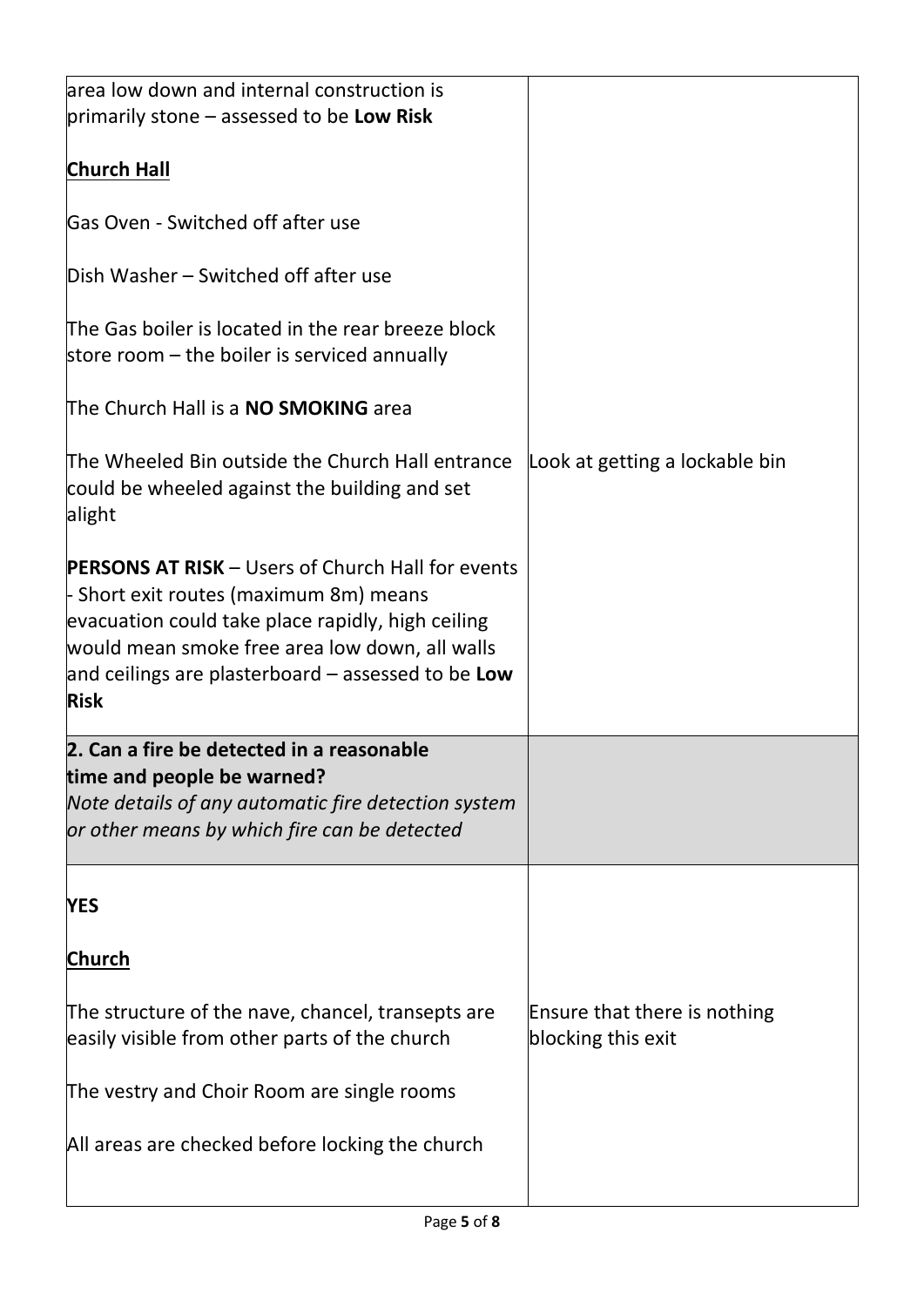| The storage area under the Bell Tower has a smoke                               |  |
|---------------------------------------------------------------------------------|--|
| detector, that is linked by wireless to the Bell                                |  |
| ringing room above, so that if one alarm goes off                               |  |
| this triggers the other alarm                                                   |  |
| <b>Church Hall</b>                                                              |  |
| There is a Smoke Detector in the Kitchen and in the                             |  |
| Toilet block + a Smoke/Carbon Monoxide Detector                                 |  |
| in the storage room where the gas boiler is located                             |  |
|                                                                                 |  |
| The structure of the Church Hall is easily visible                              |  |
| 3. Can people in the building get out safely?                                   |  |
| Note details of fire exit doors, escape routes,                                 |  |
| emergency lighting and signage                                                  |  |
|                                                                                 |  |
| <b>YES</b>                                                                      |  |
| <b>Church</b>                                                                   |  |
| The public area of the church is a single open space                            |  |
| There are 3 exits - Main Door (1.43m), via Church                               |  |
| $Hall (1.02m)$ and via the door adjacent to the                                 |  |
| Vestry/Choir Room (0.72m) - the 2 largest exits                                 |  |
| open outwards                                                                   |  |
|                                                                                 |  |
| If Bell Ringers are in the Bell Tower, the rear exit                            |  |
| must be unlocked and the draw bolt closed, thus                                 |  |
| providing a secondary exit route in the event that                              |  |
| the Fire was in the Church, and stopping                                        |  |
| unauthorised entry via the rear door to start a fire                            |  |
| in the room beneath the Bell Tower                                              |  |
|                                                                                 |  |
| Emergency lighting – Twin Spot, non-maintained                                  |  |
| lighting is provided in each side Aisle and another                             |  |
| is provided near the font to light up the Main                                  |  |
| Entrance/Exit and the Church Hall Exit                                          |  |
| On major events the link doors to the Church Hall<br>and exits are open for use |  |
|                                                                                 |  |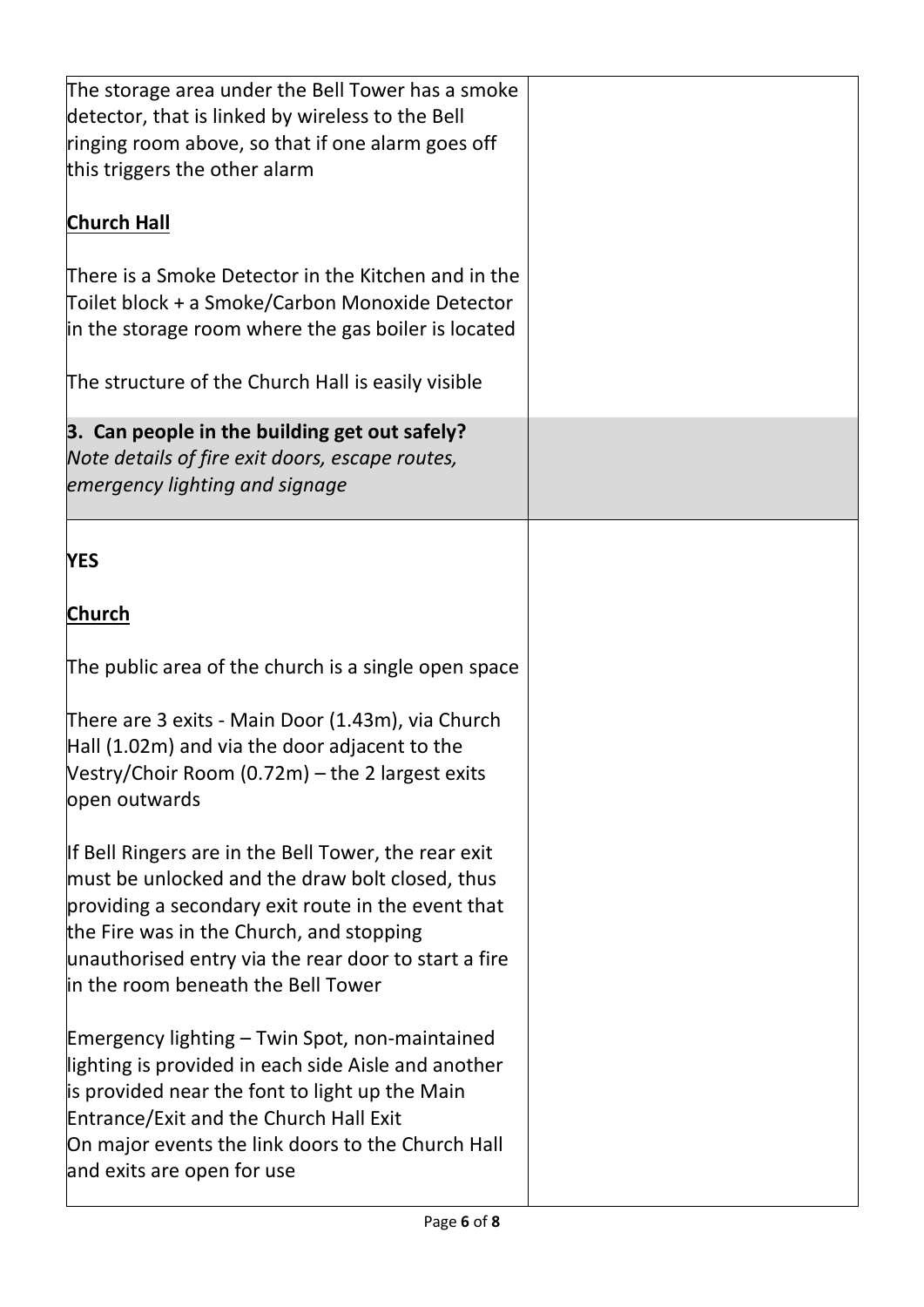| <b>Church Hall</b>                                                                                                                                                                                                                                 |  |
|----------------------------------------------------------------------------------------------------------------------------------------------------------------------------------------------------------------------------------------------------|--|
| The Church Hall that has 3 exits - main exit<br>$(1.02m)$ , rear exit (1.40m) to Hard Standing at rear<br>of Hall and exit (0.80m) in Toilet block $-$ all exits<br>open outwards.                                                                 |  |
| There are Emergency Exit Signs on all the exits                                                                                                                                                                                                    |  |
| 4. Is there adequate firefighting equipment?<br>Note details of existing fire extinguishers,<br>hose reels, etc                                                                                                                                    |  |
| <b>YES</b>                                                                                                                                                                                                                                         |  |
| <b>Church</b><br>Water / Foam / CO2 fire extinguishers are located<br>around the Church                                                                                                                                                            |  |
| <b>Church Hall</b><br>Water / Foam / CO2 fire extinguishers are located<br>around the Church Hall                                                                                                                                                  |  |
| 5. Do people know what to do if there is a fire?<br>Note details of any written evacuation procedures                                                                                                                                              |  |
| Sidespersons, Church Officers, Clergy, Church Hall<br>Manager or Event Organiser would take control<br>and direct people out of the building to the<br>evacuation point in the adjacent public Coronation<br>park                                  |  |
| 6. Is a regular check made that firefighting<br>equipment is in place, are people trained in its<br>use, is it regularly maintained?<br>Note details of existing procedures for checking<br>and maintaining firefighting equipment and<br>training |  |